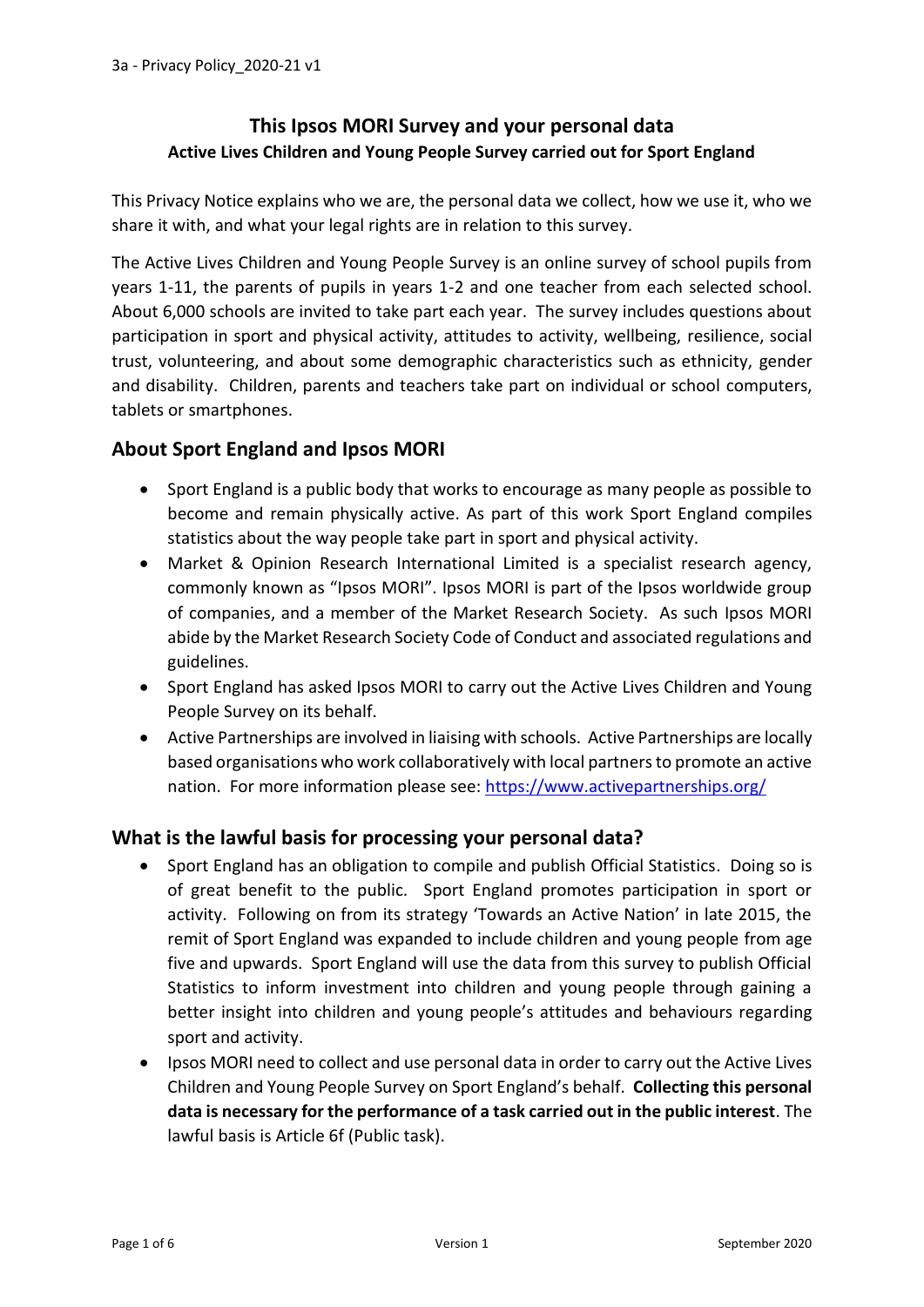- Ipsos MORI also collect and use special category data on Sport England's behalf. This includes data on ethnicity and disability. The lawful basis for processing this is Article 9j (Archiving, research and statistics).
- The research is being carried out in compliance with the Data Protection Act 2018.

### **Who does Ipsos MORI share your data with?**

- Individual level responses will be shared with Sport England. Data which could identify an individual, such as date of birth, detailed ethnicity information, written responses about identity or disability, and the name or identifying number of their school will be removed from the data before sharing with Sport England.
- Sport England will be advised which schools have taken part in the survey. Although Sport England will not be provided the name of any school in relation to the data provided, the school may be identifiable if only one school within a local authority has taken part. In this instance, individual level responses which also identify this local authority will be able to be linked with the individual school, even without the school name or identifying number having been provided.
- **Sport England will not be provided with any data which may identify a participant.**
- At any time during this process, including after you or your child have taken part in the survey, you or your child may decide that you no longer want Ipsos MORI to process your data. Please see the section below covering **'Your Rights'**.
- Ipsos MORI will not process the data of anyone who does not complete an online questionnaire or contact the technical helpline. Neither Sport England nor Ipsos MORI will hold any information for anyone who is invited to take part in the survey but chooses not to do so unless they contact the technical help email and leave their contact details.
- Schools and teachers will know who, within their school, has been invited to take part in the survey. Schools and teachers do not see individual level answers or responses, unless the pupil shares these with the school or teacher while completing the survey.
- Personal identifying data requested as part of the Active Lives Children and Young People Survey may include:
	- o The date of birth of the child participant if in Years 1 and 2. This may be provided by the participant, or the participant's parent or guardian. This data is only used to link a child's responses to their parent or guardian's.
	- o Email address, requested in the parent survey only.
	- o Free text or written responses about gender, disability, sporting and volunteering activities, and travel to school of the child or young person participant. This may be provided by the participant, or the participant's parent or guardian.
	- o Detailed ethnicity information, requested in the parent survey only.
	- o Teachers may be asked about their role and for the identification information of the school where they are employed.
	- Those who contact the technical helpline by email will need to provide their email address in order to receive help. They do not need to give their name, though if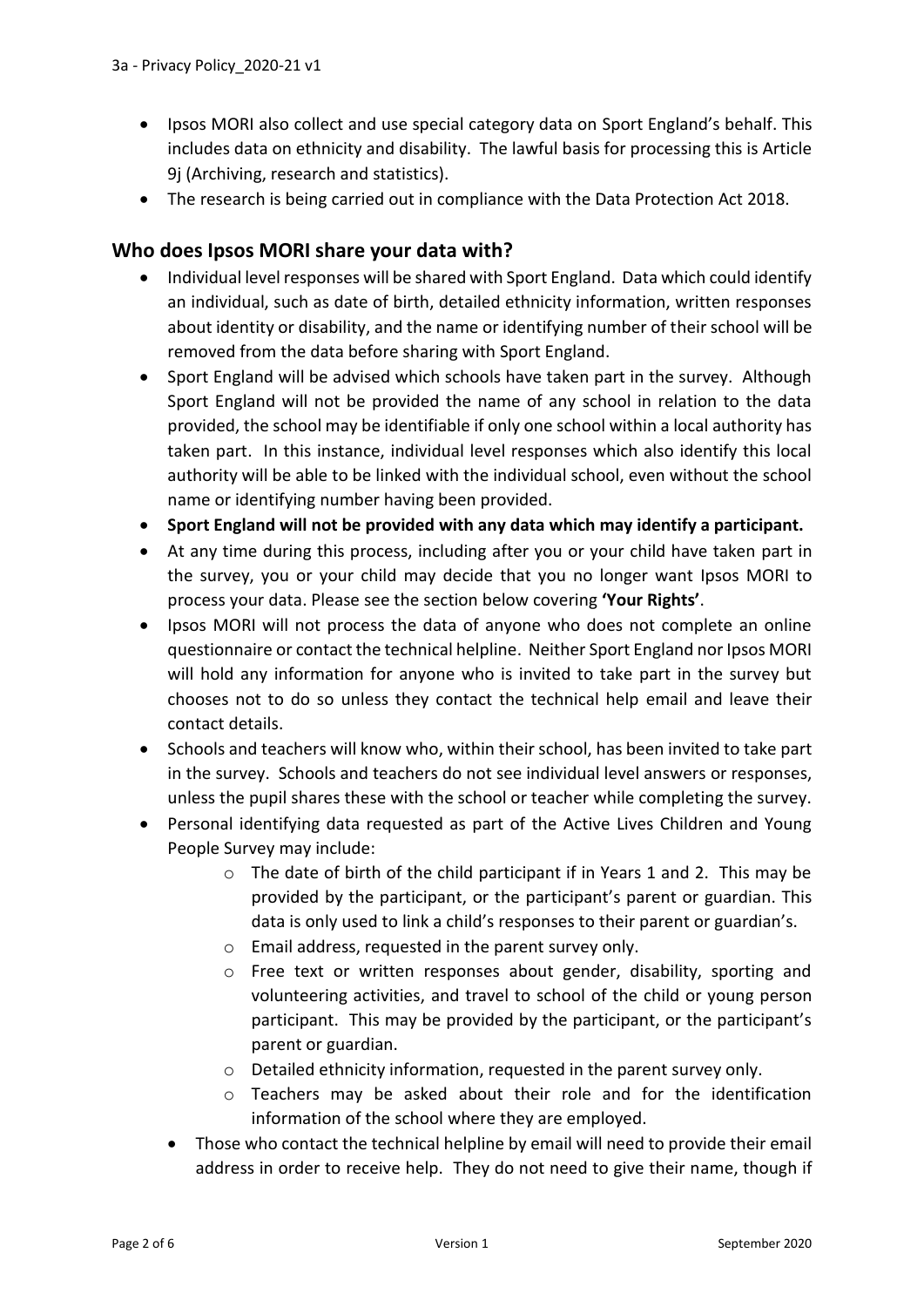they choose to do so, Ipsos MORI will process this data. Information they provide in connection with the technical help email will never be linked with their survey answers. Personal data provided to the helpline will not be shared outside Ipsos MORI.

The data listed above will only be able to identify an individual in limited circumstances. These circumstances are set out in this Privacy Notice. For the majority of survey participants Ipsos MORI and Sport England will not be able to identify an individual's personal data in the survey data.

# **How will Ipsos MORI use any personal data including survey responses you provide?**

- Responding to this survey is entirely voluntary.
- Ipsos MORI will keep all personal data and responses in strict confidence in accordance with this Privacy Policy. Ipsos MORI can assure you that you and your child will NOT be identifiable in any published results.
- Ipsos MORI will use all personal data and responses solely for research purposes and to produce anonymous, statistical research findings and insights for Sport England.
- School level reports will be provided to each school where enough pupils at that school respond. School level reports will contain anonymous pupil results for that school.
- Where a school level report is provided, the responses of an individual teacher may be included. In this instance, the individual teacher's response, although anonymised, may still be identifiable. The teacher's response will only include details about the school (for example, the length of PE lessons, and any participation in active travel schemes). Any responses which could identify the teacher, or which relate to the teacher as an individual, such as role, year groups taught or training and qualifications will not be included in the school level report.
- Contact details and other information provided to the technical helpline will be used only for the purpose of dealing with the query raised.

## **How will Ipsos MORI ensure my personal information is secure?**

- Ipsos MORI takes its information security responsibilities seriously and applies various precautions to ensure your information is protected from loss, theft or misuse. Security precautions include appropriate physical security of offices and controlled and limited access to computer systems.
- Ipsos MORI has regular internal and external audits of its information security controls and working practices, and is accredited to the International Standard for Information Security, ISO 27001.

### **How long will Ipsos MORI retain my personal data and identifiable responses?**

• **Ipsos MORI will only hold the data collected as part of the Active Lives Children and Young People Survey in a way that can identify the participants for as long as is necessary to support the research project and findings.** In practice, this means that once Ipsos MORI have satisfactorily reported the anonymous research findings, it will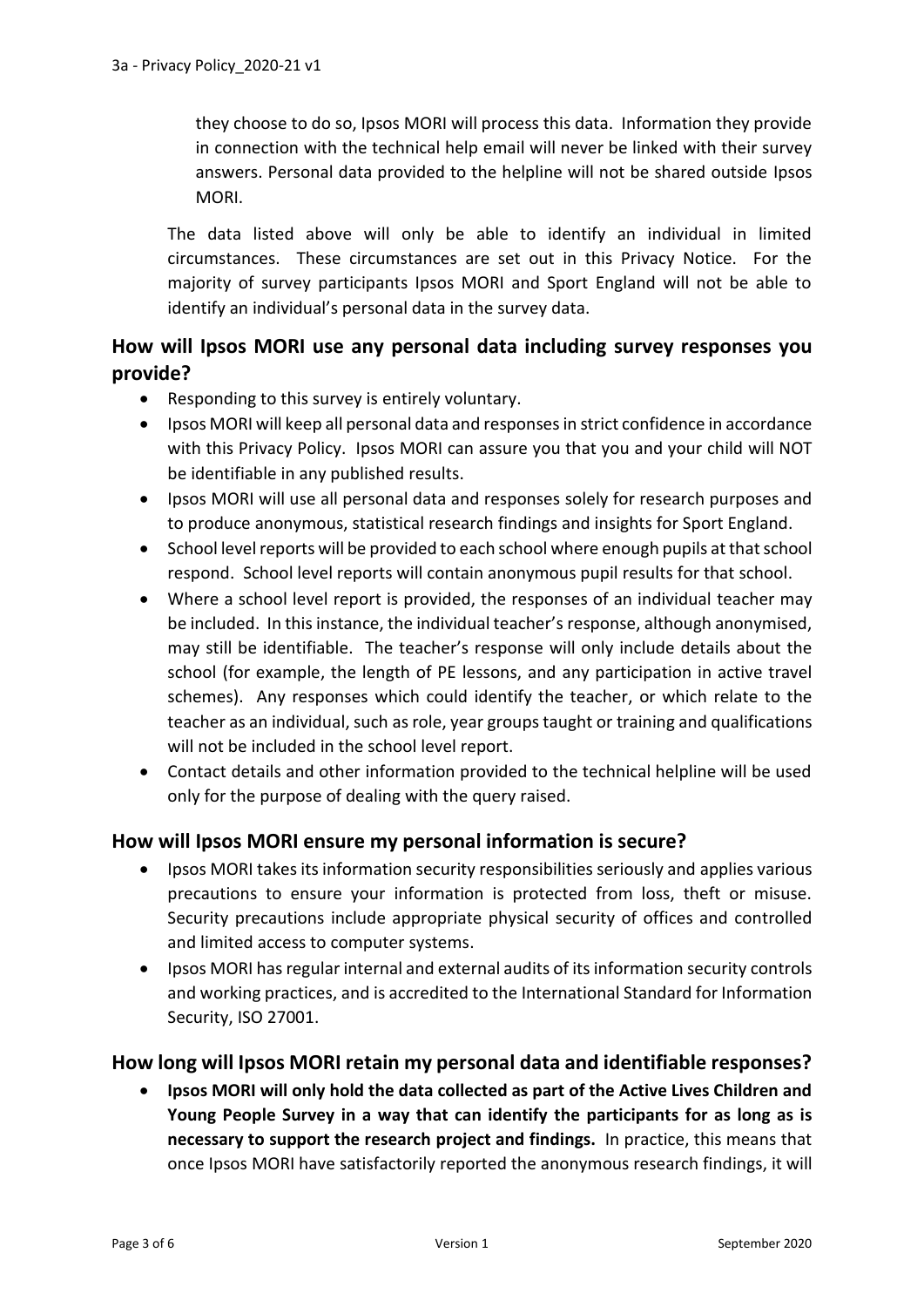securely remove all personal, identifying data from its systems. Ipsos MORI will securely remove all personal data from its systems by 31 May 2022.

#### **Your rights**

- **You have the right to access any personal data held by Ipsos MORI or Sport England, at any time when the data is held in an identifiable format.** As noted above, Ipsos MORI will only hold the data collected as part of the Active Lives Children and Young People Survey in a way that can identify the participants for a limited time. This means that a participant will not be able to access his or her personal data once Ipsos MORI has removed it.
- Personal data will not be shared in any way that is inconsistent with this Privacy Notice unless:
	- $\circ$  The participant has given their express written consent to Ipsos MORI to share the data; or
	- o Where appropriate, a parent or guardian of a participant has exercised the participant's rights on his or her behalf. This will not be applicable for all participants.
- In some instances, you may have the right to object to Ipsos MORI's processing of your personal data or your child's personal data. This is a different right to your right to opt out, which is discussed above.
- You have the right to rectify or correct any incorrect or out-of-date personal data about you which Ipsos MORI may hold. As noted above, Ipsos MORI will only hold the data in a way that can identify the participants for a limited time. This means that a participant will not be able to rectify or correct his or her personal data once Ipsos MORI has removed it.
- You have the right to lodge a complaint with the Information Commissioner's Office (the 'ICO') if you have concerns on how Ipsos MORI have processed your personal data. You can find details about how to contact the ICO at <https://ico.org.uk/global/contact-us/> or by sending an email to: [casework@ico.org.uk.](mailto:casework@ico.org.uk)
- In some circumstances, a parent or guardian of a participant may be able to exercise a participant's rights on his or her behalf. This will not be applicable for all participants.
- To exercise any of your rights, please contact Ipsos MORI at the contact details below.

#### **Where will my personal data be held and processed?**

• All personal data will be stored by Ipsos MORI in Ipsos MORI data centres and servers within the United Kingdom and EEA.

#### **Does this survey use Cookies?**

• Yes, the Active Lives Children and Young People Survey collects some information through the use of 'cookies'. These are small files stored on your computer or device. These files are used as sparingly as possible and only for quality control and validation.